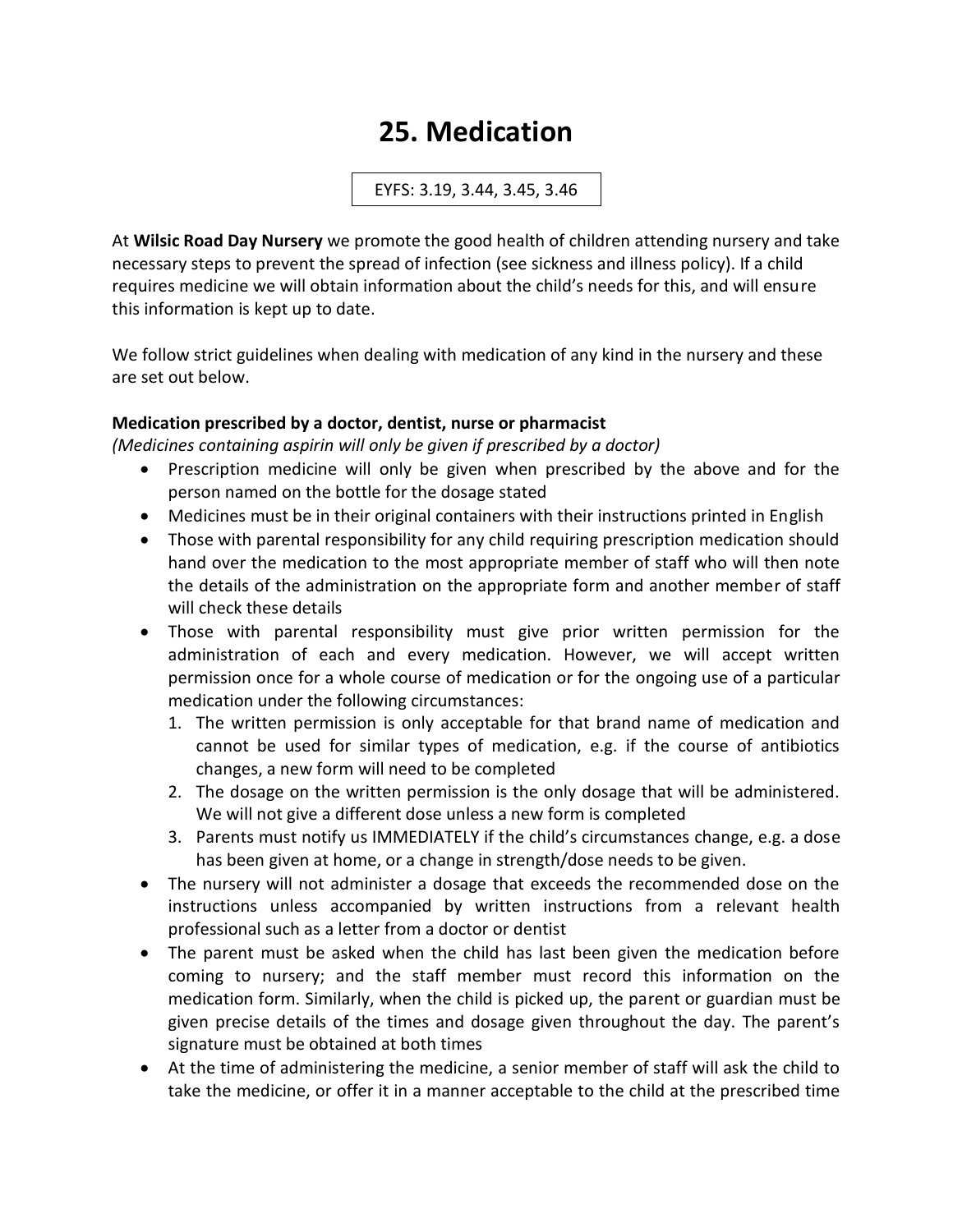and in the prescribed form. (It is important to note that staff working with children are not legally obliged to administer medication)

- If the child refuses to take the appropriate medication, then a note will be made on the form
- Where medication is "essential" or may have side effects, discussion with the parent will take place to establish the appropriate response.

#### **Non-prescription medication** *(these will not usually be administrated)*

- The nursery will not administer any non-prescription medication containing aspirin
- The nursery will only administer non-prescription medication for a short initial period, dependant on the medication or the condition of the child. After this time medical attention should be sought
- If the nursery feels the child would benefit from medical attention rather than nonprescription medication, we reserve the right to refuse nursery care until the child is seen by a medical practitioner
- If a child needs liquid paracetamol or similar medication during their time at nursery, such medication will be treated as prescription medication with the \*onus being on the parent to provide the medicine/\*nursery providing one specific type of medication should parents wish to use this
- On registration, parents will be asked if they would like to fill out a medication form to consent to their child being given a specific type of liquid paracetamol or anti-histamine in particular circumstances such as an increase in the child's temperature or a wasp or bee sting. This form will state the dose to be given, the circumstances in which this can be given e.g. the temperature increase of their child, the specific brand name or type of non-prescription medication and a signed statement to say that this may be administered in an emergency if the nursery CANNOT contact the parent
- An emergency nursery supply of fever relief (e.g. Calpol) and anti-histamines (e.g. Piriton) will be stored on site. This will be checked at regular intervals by the designated trained first aider to make sure that it complies with any instructions for storage and is still in date
- If a child does exhibit the symptoms for which consent has been given to give nonprescription medication during the day, the nursery will make every attempt to contact the child's parents. Where parents cannot be contacted then the nursery manager will take the decision as to whether the child is safe to have this medication based on the time the child has been in the nursery, the circumstances surrounding the need for this medication and the medical history of the child on their registration form.
- Giving non-prescription medication will be a last resort and the nursery staff will use other methods first to try and alleviate the symptoms (where appropriate). The child will be closely monitored until the parents collect the child
- For any non-prescription cream for skin conditions e.g. Sudocrem, prior written permission must be obtained from the parent and the onus is on the parent to provide the cream which should be clearly labelled with the child's name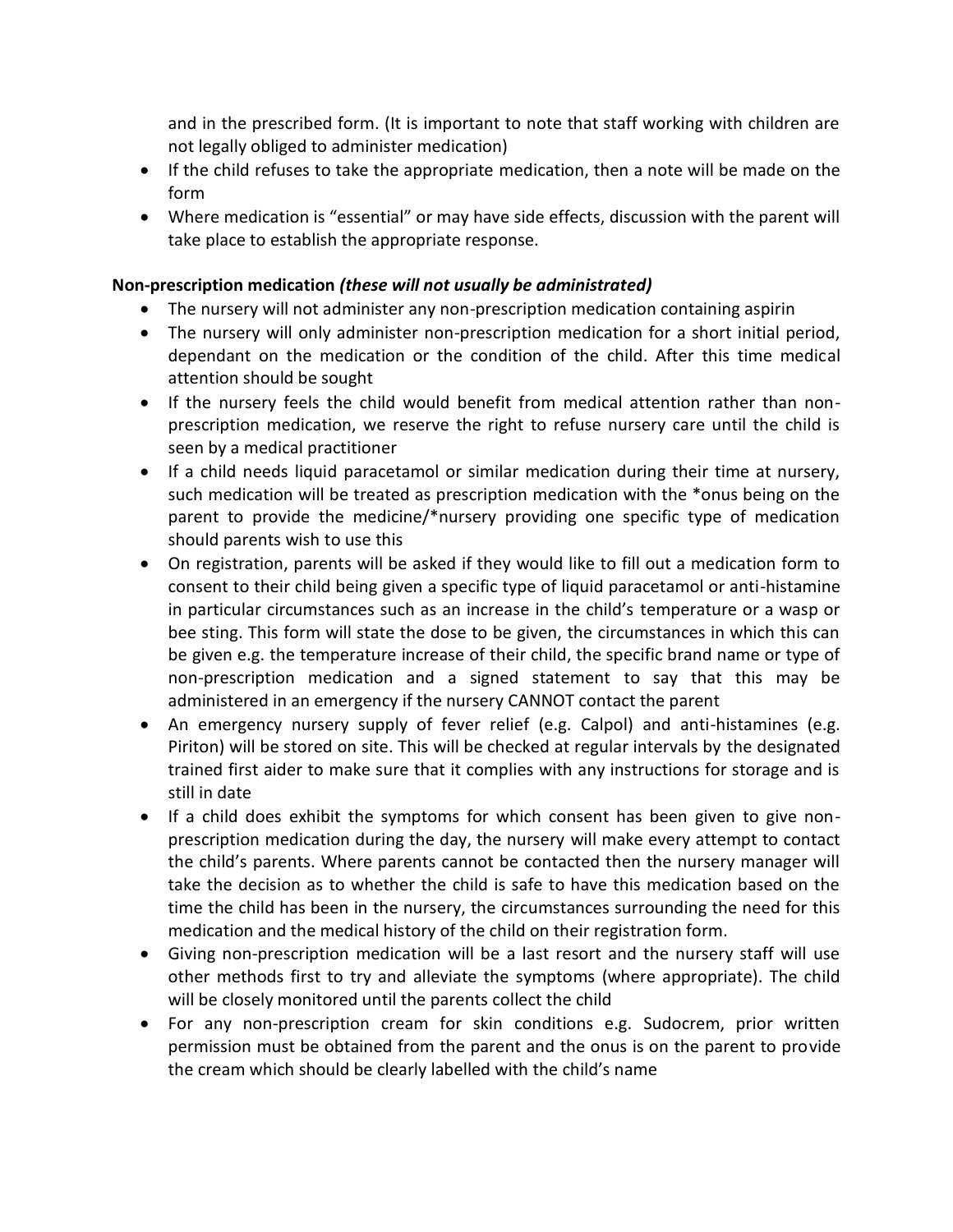- If any child is brought to the nursery in a condition in which he/she may require medication sometime during the day, the manager will decide if the child is fit to be left at the nursery. If the child is staying, the parent must be asked if any kind of medication has already been given, at what time and in what dosage and this must be stated on the medication form
- As with any kind of medication, staff will ensure that the parent is informed of any nonprescription medicines given to the child whilst at the nursery, together with the times and dosage given
- The nursery DOES NOT administer any medication unless prior written consent is given for each and every medicine.

## **Injections, pessaries, suppositories**

As the administration of injections, pessaries and suppositories represents intrusive nursing, we will not administer these without appropriate medical training for every member of staff caring for this child. This training is specific for every child and not generic. The nursery will do all it can to make any reasonable adjustments including working with parents and other professionals to arrange for appropriate health officials to train staff in administering the medication.

#### **Staff medication**

All nursery staff have a responsibility to work with children only where they are fit to do so. Staff must not work with children where they are infectious or too unwell to meet children's needs. This includes circumstances where any medication taken affects their ability to care for children, for example, where it makes a person drowsy.

If any staff member believes that their condition, including any condition caused by taking medication, is affecting their ability they must inform their line manager and seek medical advice. \*The nursery manager/person's line manager/registered provider will decide if a staff member is fit to work, including circumstances where other staff members notice changes in behaviour suggesting a person may be under the influence of medication. This decision will include any medical advice obtained by the individual or from an occupational health assessment.

Where staff may occasionally or regularly need medication, any such medication must be kept in the person's locker/separate locked container in the staff room or nursery room where staff may need easy access to the medication such as an asthma inhaler. In all cases it must be stored out of reach of the children. It must not be kept in the first aid box and should be labelled with the name of the member of staff.

#### **Storage**

All medication for children must have the child's name clearly written on the original container and kept in a closed box, which is out of reach of all children.

Emergency medication, such as inhalers and EpiPens, will be within easy reach of staff in case of